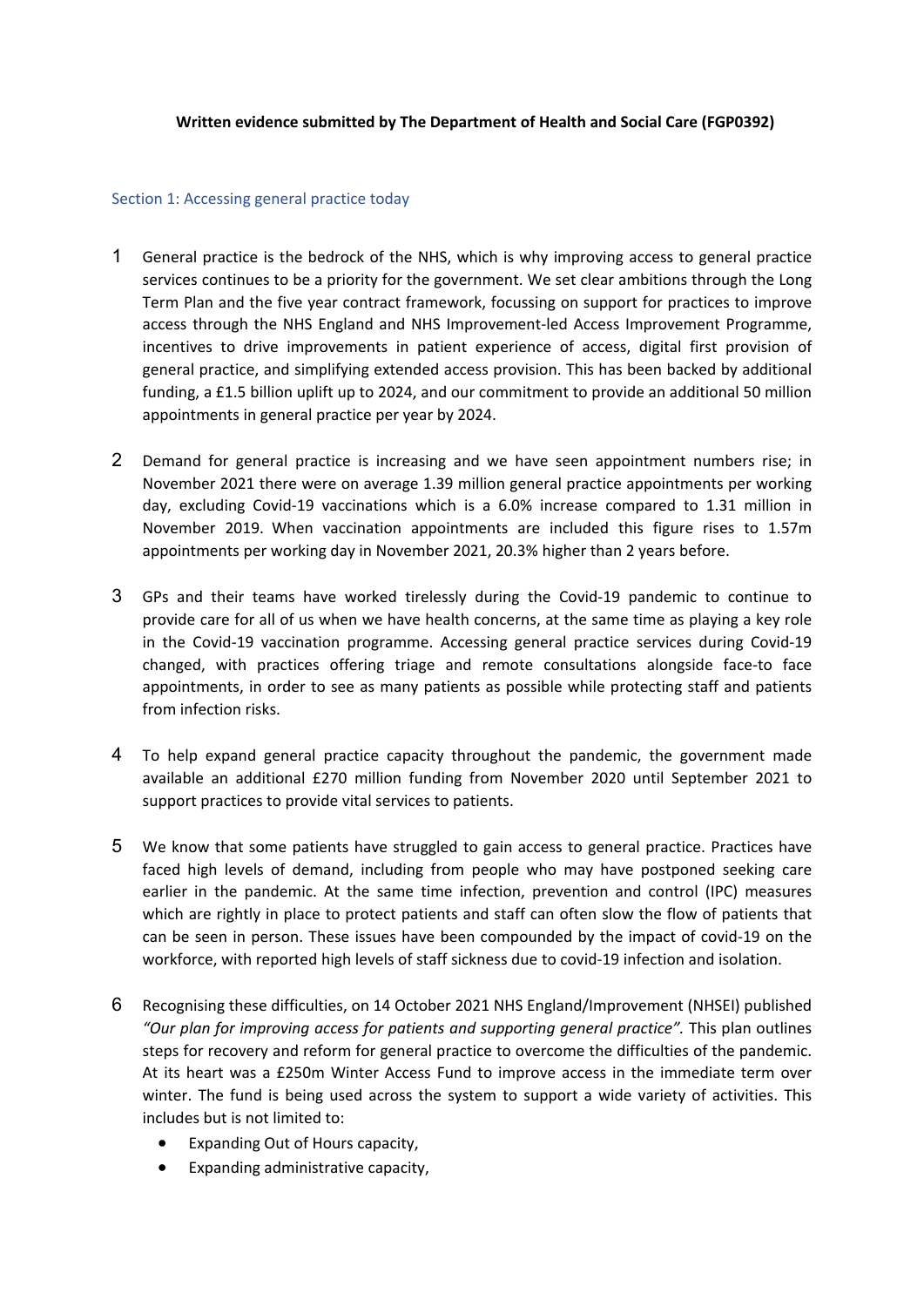- Use of Locums and increasing overtime capacity.
- 7 One of the challenges patients report is getting through to their practice on the telephone and confusion over other ways to access services. We are aware of the frustration this can cause patients, and the knock-on impact this can have on treatment of GPs and their staff.
- 8 The plan announced on 14 October included a strategic ambition to move all practices to adopt cloud-based telephony, that would support practices to improve call handling from benefits such as more phone lines and automated queuing. Recognising that this could not be done quickly, to support practices in the short term the Government has supported NHSEI and NHSX to develop a time limited solution with Microsoft for practices to use MS Teams telephony functionality to make outbound calls independently of their existing telephone solutions. This will free up existing lines for incoming calls.
- 9 The department has also committed to working with professional bodies to develop communications tools to help people to understand how they can access the care they need.
- 10 Remote triage and consultations have been important for practices to reduce the Covid-19 infection risk for patients and staff and manage demand as practices prioritise the most urgent care needs and direct patients to the right service, with the right healthcare professional. For many patients, remote consultations are more convenient, and patients should receive the same high quality of care regardless of how they access their GP services. They are an important element of good access to General Practice. However, there is more to do to build confidence in and familiarity with different modes of appointment. Patients' input into choices about appointment mode should be sought and practices should respect preferences for face-to- face care, unless there are good clinical reasons to the contrary.
- 11 We recognise that the issues created by the pandemic have affected some practices more than others. The access improvement programme (AIP) is an NHSEI led programme to support practices experiencing the greatest access challenges to reduce waiting times, optimise workflow, improve patient experience, and ultimately improve the working lives of general practice teams. The programme builds on lessons learnt from the Time for Care Programme. The AIP is supporting over 900 practices, and through the package of measures announced in October 2021, the AIP is being expanded to allow 200 more practices to take part in an accelerated form of the programme, using interventions that have already shown the most impact.

## Acceleration of the Covid-19 booster campaign

- 12 Following the emergence of the Omicron variant, rapidly expanding the COVID-19 vaccine programme became a national priority. In December 2021, measures were announced to increase general practice capacity and financial support to deliver an expanded vaccine programme including part-suspending the Quality and Outcomes Framework (QOF) and Investment and Impact Fund (IIF) and extending self-certification for sickness from 7 to 28 days for statutory sick pay.
- 13 These changes are unprecedented, time limited, and are being taken in recognition of the extraordinary challenge general practice is facing to deliver the accelerated Covid-19 booster campaign.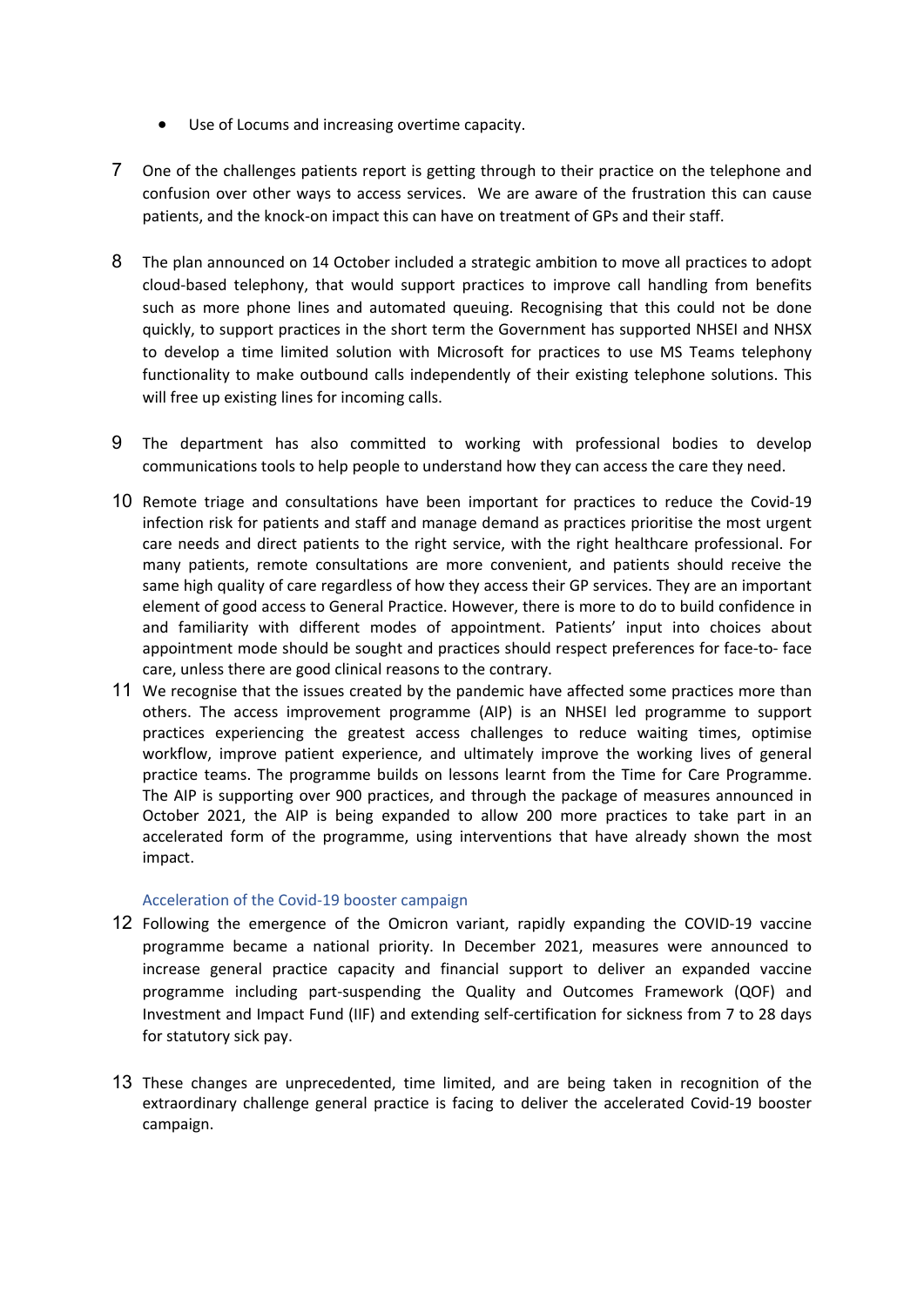### Expanding the workforce

- 14 In the longer term, the department is working with NHSEI and Health Education England (HEE) and the profession to increase the general practice workforce in England. This includes measures to boost recruitment, address the reasons why doctors leave the profession, and encourage them to return to practice and increasing the number of GP training places. In 2020 we committed at least an additional £1.5 billion in cash terms for general practice until 2023/24 for additional staff to deliver our manifesto commitments. This is in addition to the £4.5 billion real terms annual increase announced for primary and community care in the Long Term Plan by 2023/24. We remain committed to growing the GP workforce and number of doctors in general practice - the Government is determined to deliver this as soon as possible. There were 1,841 more FTE doctors in general practice in September 2021 compared to September 2019. The highest ever number of doctors accepted a place on GP training this year - a record 4,000 trainees, up from 2,671 in 2014.
- 15 We are also working to strengthen existing plans to increase the number of primary care professionals, over 10,000 of which have been recruited into PCNs and practices between March 2019 and September 2021 as part of a transformation to the general practice clinical workforce. This will help patients to be seen by those who are more expert at dealing with their particular needs, improve the use of medicines, and also help to free up capacity for GPs to focus on what only GPs can do.

## Indemnity costs

- 16 For a number of years rising indemnity costs have been an increasing source of concern for general practitioners and for those working in general practice more widely.<sup>1</sup> This negatively affected the GP workforce. As part of the Government's commitment to ensure general practice remained an attractive long-term career option, the Clinical Negligence Scheme for General Practice (CNSGP) was launched on 1 April 2019 to deliver a more affordable and sustainable system in England.
- 17 The scheme, which is operated by NHS Resolution, covers clinical negligence liabilities arising in general practice in relation to incidents that occurred on or after 1 April 2019.<sup>2</sup> The scheme is centrally funded, meaning those working in general practice do not need to make any payments to benefit from indemnity. There is no formal membership or other registration requirements for either individuals or practices/organisations. The volume of claims taken on by NHS Resolution in respect of the general practice indemnity schemes increased from 401 in 2019/20 to  $1,813$  in 2020/21, 840 of which relate to historical claims.<sup>3</sup> As CNSGP is relatively new, the number of claims reported in each year is projected to increase.
- 18 As of 31 March 2020, the end of first year of the new general practice indemnity arrangements, the provision for liabilities for reported and unreported claims was £1.3bn.<sup>4</sup> In 2020/21 the value of payments (damages and claimant/NHS legal costs) for general practice indemnity

<sup>1</sup> [Clinical](https://resolution.nhs.uk/services/claims-management/clinical-schemes/general-practice-indemnity/clinical-negligence-scheme-for-general-practice/#:~:text=From%201%20April%202019%2C%20NHS%20Resolution%20is%20operating,that%20occurred%20on%20or%20after%201%20April%202019.) [Negligence](https://resolution.nhs.uk/services/claims-management/clinical-schemes/general-practice-indemnity/clinical-negligence-scheme-for-general-practice/#:~:text=From%201%20April%202019%2C%20NHS%20Resolution%20is%20operating,that%20occurred%20on%20or%20after%201%20April%202019.) [Scheme](https://resolution.nhs.uk/services/claims-management/clinical-schemes/general-practice-indemnity/clinical-negligence-scheme-for-general-practice/#:~:text=From%201%20April%202019%2C%20NHS%20Resolution%20is%20operating,that%20occurred%20on%20or%20after%201%20April%202019.) [for](https://resolution.nhs.uk/services/claims-management/clinical-schemes/general-practice-indemnity/clinical-negligence-scheme-for-general-practice/#:~:text=From%201%20April%202019%2C%20NHS%20Resolution%20is%20operating,that%20occurred%20on%20or%20after%201%20April%202019.) [General](https://resolution.nhs.uk/services/claims-management/clinical-schemes/general-practice-indemnity/clinical-negligence-scheme-for-general-practice/#:~:text=From%201%20April%202019%2C%20NHS%20Resolution%20is%20operating,that%20occurred%20on%20or%20after%201%20April%202019.) [Practice](https://resolution.nhs.uk/services/claims-management/clinical-schemes/general-practice-indemnity/clinical-negligence-scheme-for-general-practice/#:~:text=From%201%20April%202019%2C%20NHS%20Resolution%20is%20operating,that%20occurred%20on%20or%20after%201%20April%202019.) [-](https://resolution.nhs.uk/services/claims-management/clinical-schemes/general-practice-indemnity/clinical-negligence-scheme-for-general-practice/#:~:text=From%201%20April%202019%2C%20NHS%20Resolution%20is%20operating,that%20occurred%20on%20or%20after%201%20April%202019.) [NHS](https://resolution.nhs.uk/services/claims-management/clinical-schemes/general-practice-indemnity/clinical-negligence-scheme-for-general-practice/#:~:text=From%201%20April%202019%2C%20NHS%20Resolution%20is%20operating,that%20occurred%20on%20or%20after%201%20April%202019.) [Resolution](https://resolution.nhs.uk/services/claims-management/clinical-schemes/general-practice-indemnity/clinical-negligence-scheme-for-general-practice/#:~:text=From%201%20April%202019%2C%20NHS%20Resolution%20is%20operating,that%20occurred%20on%20or%20after%201%20April%202019.).

<sup>2</sup> [Clinical](https://resolution.nhs.uk/services/claims-management/clinical-schemes/general-practice-indemnity/clinical-negligence-scheme-for-general-practice/#:~:text=From%201%20April%202019%2C%20NHS%20Resolution%20is%20operating,that%20occurred%20on%20or%20after%201%20April%202019.) [Negligence](https://resolution.nhs.uk/services/claims-management/clinical-schemes/general-practice-indemnity/clinical-negligence-scheme-for-general-practice/#:~:text=From%201%20April%202019%2C%20NHS%20Resolution%20is%20operating,that%20occurred%20on%20or%20after%201%20April%202019.) [Scheme](https://resolution.nhs.uk/services/claims-management/clinical-schemes/general-practice-indemnity/clinical-negligence-scheme-for-general-practice/#:~:text=From%201%20April%202019%2C%20NHS%20Resolution%20is%20operating,that%20occurred%20on%20or%20after%201%20April%202019.) [for](https://resolution.nhs.uk/services/claims-management/clinical-schemes/general-practice-indemnity/clinical-negligence-scheme-for-general-practice/#:~:text=From%201%20April%202019%2C%20NHS%20Resolution%20is%20operating,that%20occurred%20on%20or%20after%201%20April%202019.) [General](https://resolution.nhs.uk/services/claims-management/clinical-schemes/general-practice-indemnity/clinical-negligence-scheme-for-general-practice/#:~:text=From%201%20April%202019%2C%20NHS%20Resolution%20is%20operating,that%20occurred%20on%20or%20after%201%20April%202019.) [Practice](https://resolution.nhs.uk/services/claims-management/clinical-schemes/general-practice-indemnity/clinical-negligence-scheme-for-general-practice/#:~:text=From%201%20April%202019%2C%20NHS%20Resolution%20is%20operating,that%20occurred%20on%20or%20after%201%20April%202019.) [-](https://resolution.nhs.uk/services/claims-management/clinical-schemes/general-practice-indemnity/clinical-negligence-scheme-for-general-practice/#:~:text=From%201%20April%202019%2C%20NHS%20Resolution%20is%20operating,that%20occurred%20on%20or%20after%201%20April%202019.) [NHS](https://resolution.nhs.uk/services/claims-management/clinical-schemes/general-practice-indemnity/clinical-negligence-scheme-for-general-practice/#:~:text=From%201%20April%202019%2C%20NHS%20Resolution%20is%20operating,that%20occurred%20on%20or%20after%201%20April%202019.) [Resolution](https://resolution.nhs.uk/services/claims-management/clinical-schemes/general-practice-indemnity/clinical-negligence-scheme-for-general-practice/#:~:text=From%201%20April%202019%2C%20NHS%20Resolution%20is%20operating,that%20occurred%20on%20or%20after%201%20April%202019.).

<sup>&</sup>lt;sup>3</sup> [Annual](https://resolution.nhs.uk/wp-content/uploads/2021/07/Annual-report-and-accounts-2020-2021-WEB-1.pdf) [Report](https://resolution.nhs.uk/wp-content/uploads/2021/07/Annual-report-and-accounts-2020-2021-WEB-1.pdf) [and](https://resolution.nhs.uk/wp-content/uploads/2021/07/Annual-report-and-accounts-2020-2021-WEB-1.pdf) [Accounts](https://resolution.nhs.uk/wp-content/uploads/2021/07/Annual-report-and-accounts-2020-2021-WEB-1.pdf) [2020/21](https://resolution.nhs.uk/wp-content/uploads/2021/07/Annual-report-and-accounts-2020-2021-WEB-1.pdf) [–](https://resolution.nhs.uk/wp-content/uploads/2021/07/Annual-report-and-accounts-2020-2021-WEB-1.pdf) [NHS](https://resolution.nhs.uk/wp-content/uploads/2021/07/Annual-report-and-accounts-2020-2021-WEB-1.pdf) [Resolution](https://resolution.nhs.uk/wp-content/uploads/2021/07/Annual-report-and-accounts-2020-2021-WEB-1.pdf) pages 16 and 18. NHS Resolution has taken on historical claims responsibility under an Existing Liabilities Scheme for General Practice (ELSGP). This covers the Medical and Dental Defence Union of Scotland from 1 April 2020 and the Medical Protection Society from 1 April 2021.

<sup>4</sup> [Annual](https://resolution.nhs.uk/wp-content/uploads/2020/07/NHS-Resolution-2019_20-Annual-report-and-accounts-WEB.pdf) [Report](https://resolution.nhs.uk/wp-content/uploads/2020/07/NHS-Resolution-2019_20-Annual-report-and-accounts-WEB.pdf) [and](https://resolution.nhs.uk/wp-content/uploads/2020/07/NHS-Resolution-2019_20-Annual-report-and-accounts-WEB.pdf) [Accounts](https://resolution.nhs.uk/wp-content/uploads/2020/07/NHS-Resolution-2019_20-Annual-report-and-accounts-WEB.pdf) [2019/20](https://resolution.nhs.uk/wp-content/uploads/2020/07/NHS-Resolution-2019_20-Annual-report-and-accounts-WEB.pdf) [–](https://resolution.nhs.uk/wp-content/uploads/2020/07/NHS-Resolution-2019_20-Annual-report-and-accounts-WEB.pdf) [NHS](https://resolution.nhs.uk/wp-content/uploads/2020/07/NHS-Resolution-2019_20-Annual-report-and-accounts-WEB.pdf) [Resolution](https://resolution.nhs.uk/wp-content/uploads/2020/07/NHS-Resolution-2019_20-Annual-report-and-accounts-WEB.pdf) page 22.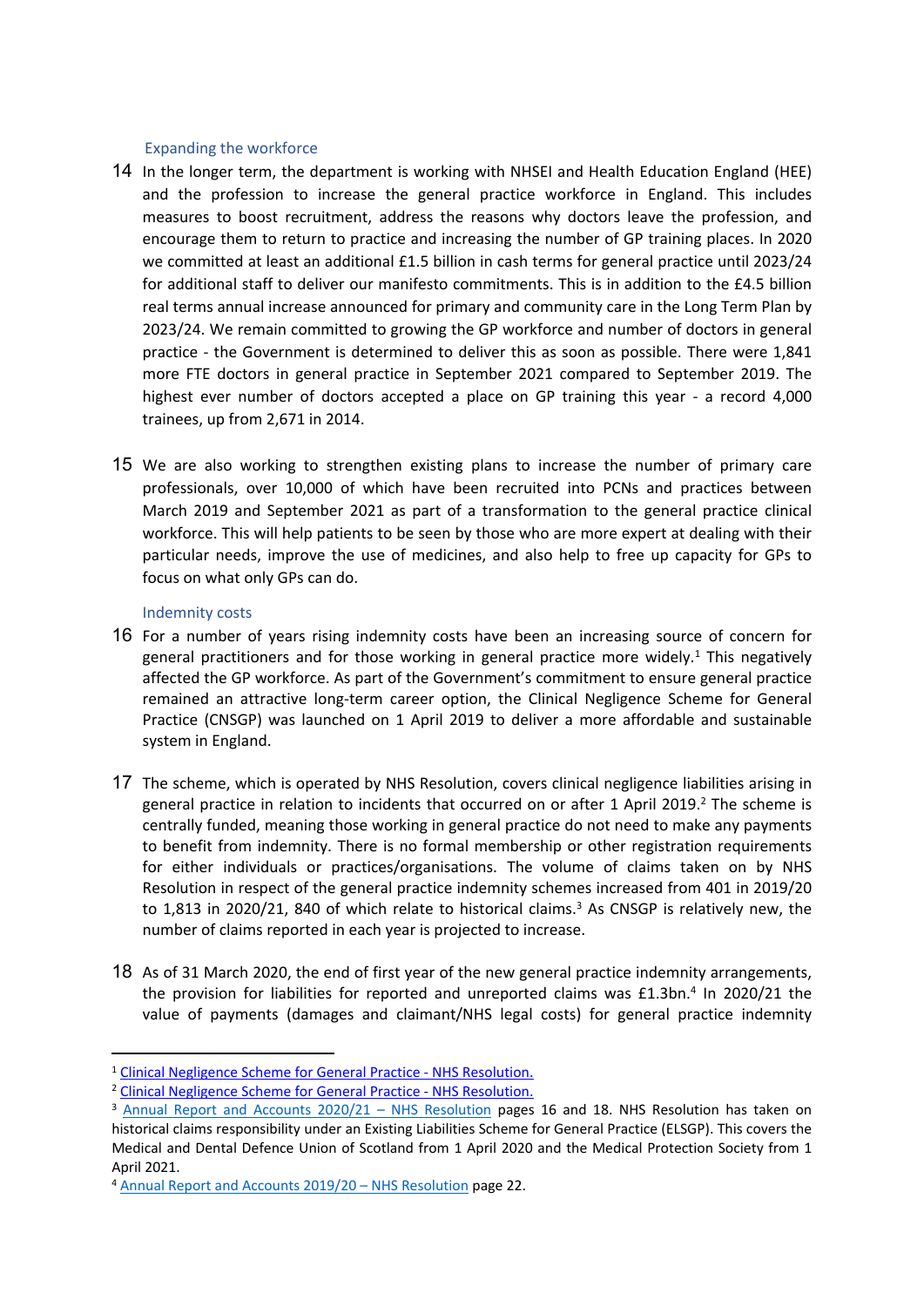schemes was £62m.<sup>5</sup> As the scheme matures, the provision and annual payments are expected to increase.

## Bureaucracy and Burnout

- 19 GPs' time is very precious, and we are committed to ensuring that their clinical time is protected. As part of the 2020/21 GP contract update, to help boost workforce morale and maximise the time available for clinical tasks, the Government committed to a review of bureaucracy in general practice. This work is currently underway and DHSC is continuing to work across government and with the NHS to implement the solutions that emerge. A number of initiatives have been pursued to date, including:
	- An isolation note was introduced in March 2020 as a form of evidence to support selfisolation, protecting GP services from a surge in demand for fit notes for COVID-19 absences.
	- In July 2021, the Government set out plans to deliver fit note improvements. This includes both removing the requirement to sign fit notes in ink (from April 2022) and enabling a wider range of eligible professionals to sign fit notes (planned for summer 2022). Both these changes will be delivered through amendments to the relevant secondary legislation. Plans to embed electronic fit notes in hospital systems planned from spring 2022 and encouraging hospital doctors to issue fit notes to patients in their care will also further reduce the burden on GPs.
	- DVLA certification has been simplified for those with epilepsy and multiple sclerosis. DHSC is working partnership with the DVLA to expand these changes and are looking at opportunities to increase the range of medical professionals able to provide DVLA with information.
	- Changes have been made, based on feedback, to the annual GP appraisals to better support professional development.
- 20 GPs deal with high workloads of complex cases, which can lead to burnout the provision of mental health services, such as NHSEI and RCGP's #LookingAfterYouToo and the #LookingAfterYourTeam, is important for building resilience and reducing burnout in general practice.
- 21 General practice staff are dedicated to delivering care for patients, and have the right to work free from fear of assault or abuse in a safe and secure environment. This Government takes a zero-tolerance approach to dealing with violence and abuse- a £5m fund for practice security was announced in October 2021 and we are working on longer-term solutions.

# Regional Variation

22 There are many reasons why general practices across England may face different challenges. For example, a typical rural practice has fewer registered patients than an urban practice (median values are 7,240 for rural and 8,220 for urban practices), meaning the fixed costs of running the practice (e.g. utilities, wages of non-clinical staff) are spread among fewer patients. Additionally, rural practices tend to have older patients, who may have more complex health needs (average weighted mean age is 44.6 years for rural practices, versus 39.6 for urban practices). According

<sup>5</sup> [Annual](https://resolution.nhs.uk/wp-content/uploads/2021/07/Annual-report-and-accounts-2020-2021-WEB-1.pdf) [Report](https://resolution.nhs.uk/wp-content/uploads/2021/07/Annual-report-and-accounts-2020-2021-WEB-1.pdf) [and](https://resolution.nhs.uk/wp-content/uploads/2021/07/Annual-report-and-accounts-2020-2021-WEB-1.pdf) [Accounts](https://resolution.nhs.uk/wp-content/uploads/2021/07/Annual-report-and-accounts-2020-2021-WEB-1.pdf) [2020/21](https://resolution.nhs.uk/wp-content/uploads/2021/07/Annual-report-and-accounts-2020-2021-WEB-1.pdf) [–](https://resolution.nhs.uk/wp-content/uploads/2021/07/Annual-report-and-accounts-2020-2021-WEB-1.pdf) [NHS](https://resolution.nhs.uk/wp-content/uploads/2021/07/Annual-report-and-accounts-2020-2021-WEB-1.pdf) [Resolution](https://resolution.nhs.uk/wp-content/uploads/2021/07/Annual-report-and-accounts-2020-2021-WEB-1.pdf) page 17. This figure includes payments for CNSGP, ELSGP and payments made by Medical Defence Organisations for historical General Practice claims for which NHS Resolution has governance oversight (ELGP).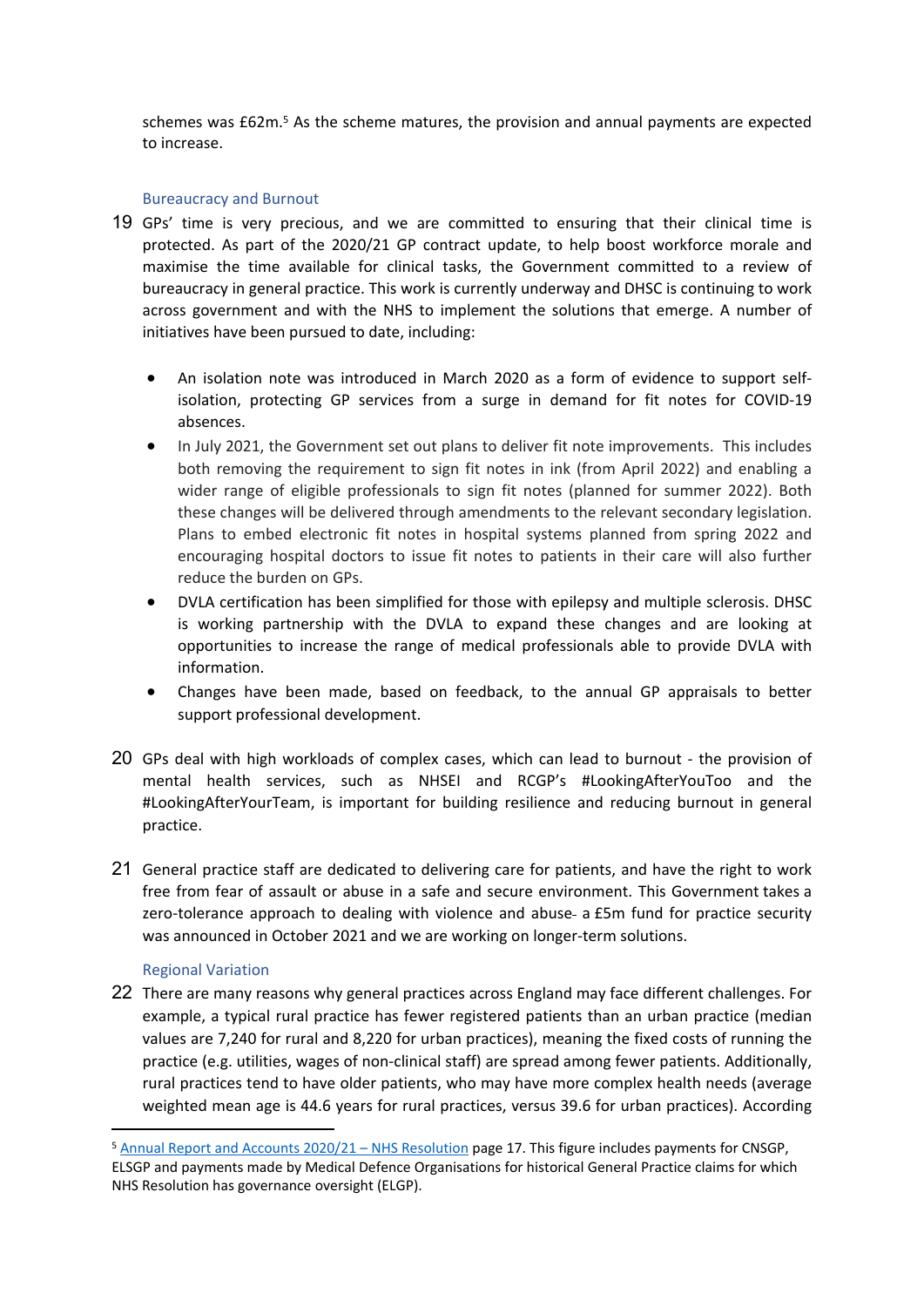to the Department for Environment, Food & Rural Affairs<sup>6</sup>, "overall rural areas tend to be less deprived than urban ones. 12% of people living in urban areas are in areas that are within the most deprived 10% of the Index of Multiple Deprivation, compared to just 1% of people living in rural areas". It is important to note that the level of relative deprivation also varies within rural areas.

- 23 General practice funding takes into account variation between practices through the global sum allocation formula (which underpins capitation payments to general practices). The global sum includes various components, but the main payment is based on the GP-registered patient list size, adjusted (weighted) through the Carr-Hill Formula to reflect differences in the age and sex composition of the practice's registered patient list, together with a range of factors that take into account the additional pressures generated by differential rates of patient turnover, morbidity, mortality and the impact of geographical location, such as rurality. Under this formula, practices whose registered patients have greater healthcare needs are paid more per patient than practices whose registered patients have fewer healthcare needs. The amount of global sum funding received per weighted patient is agreed in the annual GP contract negotiations with the British Medical Association and has been uplifted every year since 2013.
- 24 To limit additional costs due to rurality at a Primary Care Network (PCN) level, NHSEI has explicitly allowed commissioners to waive the 30,000 minimum PCN patient list size requirement where a PCN serves a community with a low population density across a large rural and remote area.

## Section 2: The future of general practice

25 General practice has seen significant investment and reform in recent years, including the establishment and development of Primary Care Networks (PCNs), and has adapted to deliver services differently during the pandemic. The challenges of increasing demand for general practice services, advances in medicines and technology, and increasing complexity of health needs are likely to continue to put pressure on general practice as the population ages and a larger proportion live with multiple long-term conditions. The general practice workforce reported high workload levels before the pandemic

## Five-year contract framework

- 26 The five-year contract framework agreed in 2019 was designed to respond to these challenges, by providing investment in general practice, tackling the challenges of expanding the workforce and reducing workload, and supporting the delivery of the Long Term Plan goals to expand and improve care quality and outcomes. These goals remain as important as ever following the pandemic.
- 27 Through this plan the Government committed to a record level of investment in general practice, providing an extra £4.5 billion in primary and community care by 2023/24. In addition, the Government committed £1.5 billion in cash terms for general practice until 2023/24 for additional staff to deliver our manifesto commitments. Ensuring we have enough GPs by retaining existing expertise and building the future pipeline of trainees is key to reducing overall

<sup>6</sup> [Deprivation\\_2019.pdf](https://assets.publishing.service.gov.uk/government/uploads/system/uploads/attachment_data/file/854569/Deprivation_2019.pdf) [\(publishing.service.gov.uk\)](https://assets.publishing.service.gov.uk/government/uploads/system/uploads/attachment_data/file/854569/Deprivation_2019.pdf)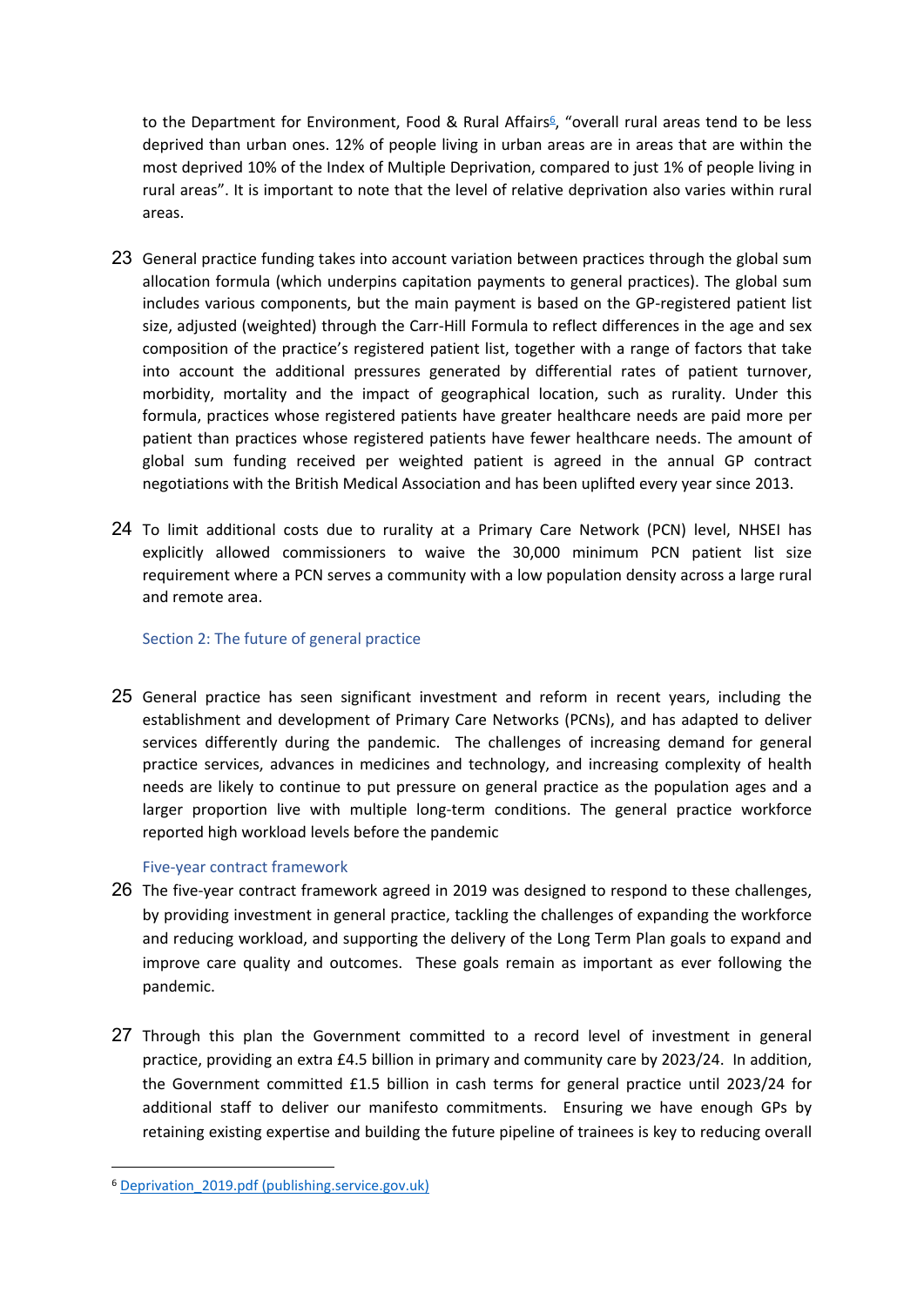GP workload, and supporting the Government's commitment to deliver 50 million more appointments in general practice by 2024. We are also committed to increasing non-GP staff to diversify the workforce and ensure that patients can see the right professional at the right time.

- 28 Alongside this investment, the five-year framework introduced PCNs which built on the core of primary care services with the goal of delivering greater provision of proactive, personalised, coordinated and more integrated health and social care for our communities. The introduction of PCNs was also intended to help deliver economies of scale, boost capacity, and improve access.
- 29 Through PCNs, a number of new services have now been introduced. The Enhanced Health in Care Homes service specification, introduced in full in October 2020, puts personal and proactive care at the heart of the model. It requires PCNs, working with multidisciplinary teams, to develop a personalised care plan with care home patients to strengthen support for care home residents, their families and staff, and move away from traditional models of care delivery towards proactive care, better meeting patients' needs and reducing inappropriate emergency admissions from care homes. To help improve rates of early cancer diagnosis in line with *NHS Long Term Plan* ambitions, the Early Cancer Diagnosis service specification (introduced in 2020) ensures that practices have the support of their PCNs to review their existing referral practices for suspected cancers, work with local system partners to improve local uptake of National Cancer Screening Programmes, and establish a community of practice across the PCN to support this work. Under the Cardiovascular Disease Prevention and Diagnosis service specification, introduced in October 2021, PCNs must improve diagnosis of patients with hypertension (in line with NICE guidelines) and undertake activity to improve coverage of blood pressure checks. The Tackling Neighbourhood Health Inequalities service specification, introduced in October 2021, requires PCNs to take a number of steps to identify and tackle health inequalities in their area, including identifying a local population experiencing inequality in health provision and/or outcomes, and developing and delivering a plan to tackle that population's unmet needs.
- 30 Primary care is the gateway to the NHS for most patients. This unique position potentially gives general practice a crucial role in 'levelling up' and wider health inequalities. Changes have been made to improve data gathering that can help identify and address health inequalities. Recent improvements include regulations which came into effect in January 2021 obliging GPs to record ethnicity data when in receipt of such data. Improvements to data recording are crucial in determining how to target action on health inequalities.
- 31 We know that there are fewer GPs per weighted patient in more deprived areas and the Targeted Enhanced Recruitment Scheme (TERS) aims to address the issue of under-doctoring. TERS has been in place since 2016 and to date has attracted hundreds of doctors to train in hard to recruit areas by providing a one-off financial incentive of £20,000. 500 places are available in 2021 and through manifesto investment the GP contract has set out plans to grow this to at least 800 by 2022.
- 32 Further to work already carried out by GPs to provide integrated and personalised care, from April 2022, two service specifications will be introduced to develop anticipatory and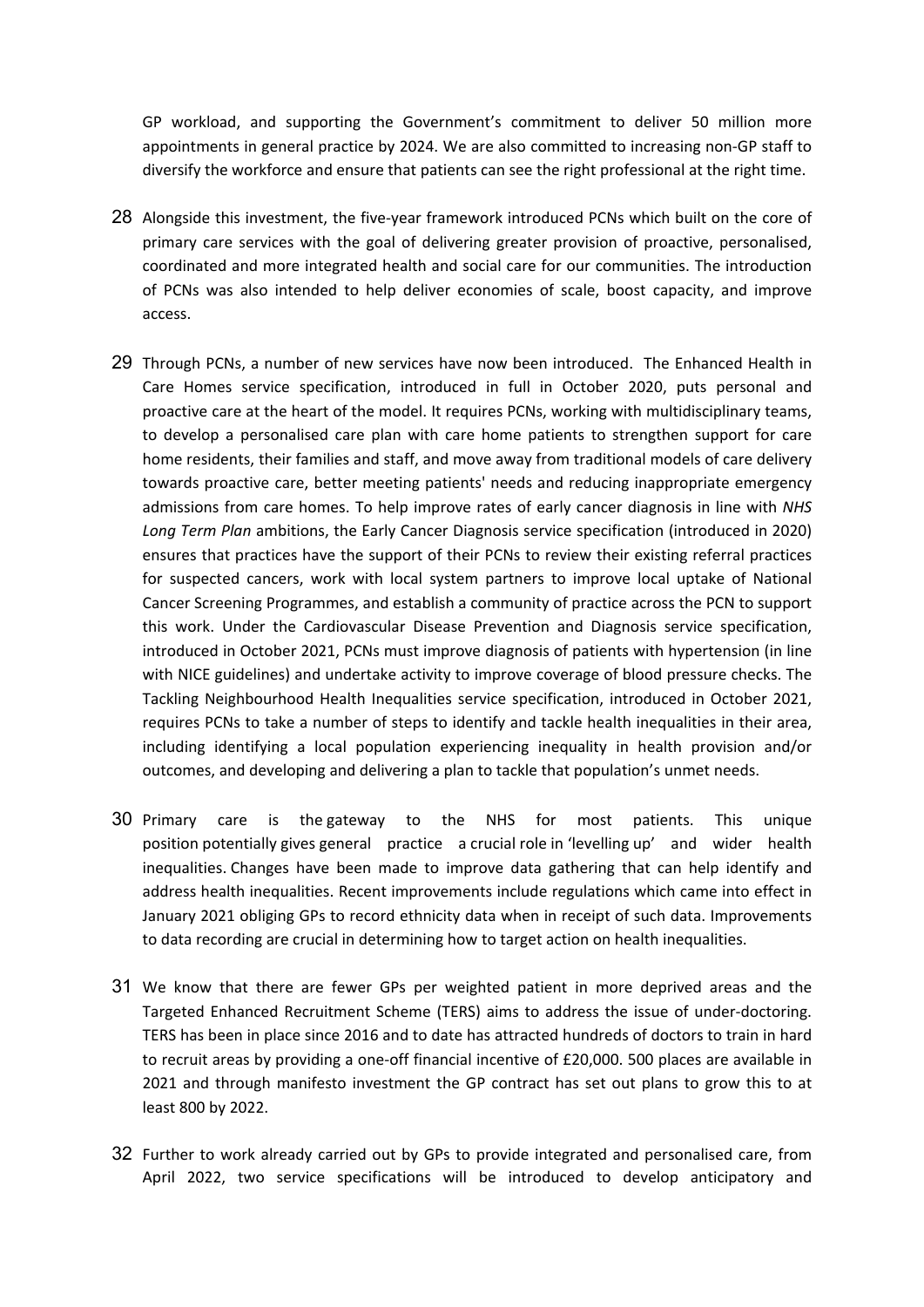personalised care, with PCNs focusing on a population cohort within the local area that they identify as having a particular need for this support.

- 33 PCNs have also helped to diversify the Health Care professionals in General Practice. The Additional Roles Reimbursement Scheme has enabled PCNs to recruit additional roles that will provide multi-disciplinary support according to local needs. Since 2019 we have recruited over 10,000 additional staff into general practice, covering a range of roles, for example clinical pharmacists. As of September 2021, there were 14,353 FTE direct patient care staff, 2,374 more than September 2019. These roles have immediately made an impact. Primary care professionals have delivered COVID vaccinations and a wider range of services through PCNs, as well as advanced practitioners and professionals in more senior roles anecdotally taking on some GP workload.
- 34 In additional to the integration encouraged by PCNs, a range of services have been commissioned from community pharmacy to help take the pressure off GPs. This includes the ability for GP practices to refer people with minor illnesses to community pharmacy for a clinical consultation. We continue to promote and incentivise the use of this service. From October 2021, opportunistic testing of blood pressure and referral was introduced as a service in community pharmacy supporting the PCN Cardiovascular Disease Prevention and Diagnosis service. In addition, the Department and NHSEI are exploring how we can expand the role of pharmacists in the supply of medication so they can provide treatment for specific conditions without patients having to go to their GP.
- 35 To help improve the quality of care across general practice, the Quality and Outcomes Framework (QOF), a voluntary reward and incentive scheme, was introduced in 2004. This incentivises practices to undertake specific activities in order to improve prevention and longterm condition management. In 2017/18 NHS England undertook a review of QOF, which concluded that 'there are aspects of QOF which are both valued and valuable', but that improvements were necessary to deliver better patient care. The GP contract 5 year framework published in 2019 implements the findings of this review, including via the creation of a new Quality Improvement domain.
- 36 At PCN level, the Investment and Impact Fund (IIF) builds on this work by incentivising PCNs to deliver high-quality care and activity to help achieve the primary care objectives of the *NHS Long Term Plan*.

## Models of General Practice

- 37 General practice is the face of the NHS, and is where the majority of the public have the bulk of their interactions with the health service throughout their lives. The NHS was established with family doctors and generalists remaining external members. This has resulted in the current model, where general practices technically sit outside the NHS. GP partnerships, individually and through PCNs, deliver high quality care to patients all over the country.
- 38 The inquiry specifically is looking to explore the current partnership model of general practice. It is important to ensure that the business models of general practices are sustainable and fit for the future. We recognise some GPs are less interested in going into partnership. Following recommendations of the independent review of the GP Partnership model, a number of schemes including the GP New to Partnership scheme and GP Fellowships schemes were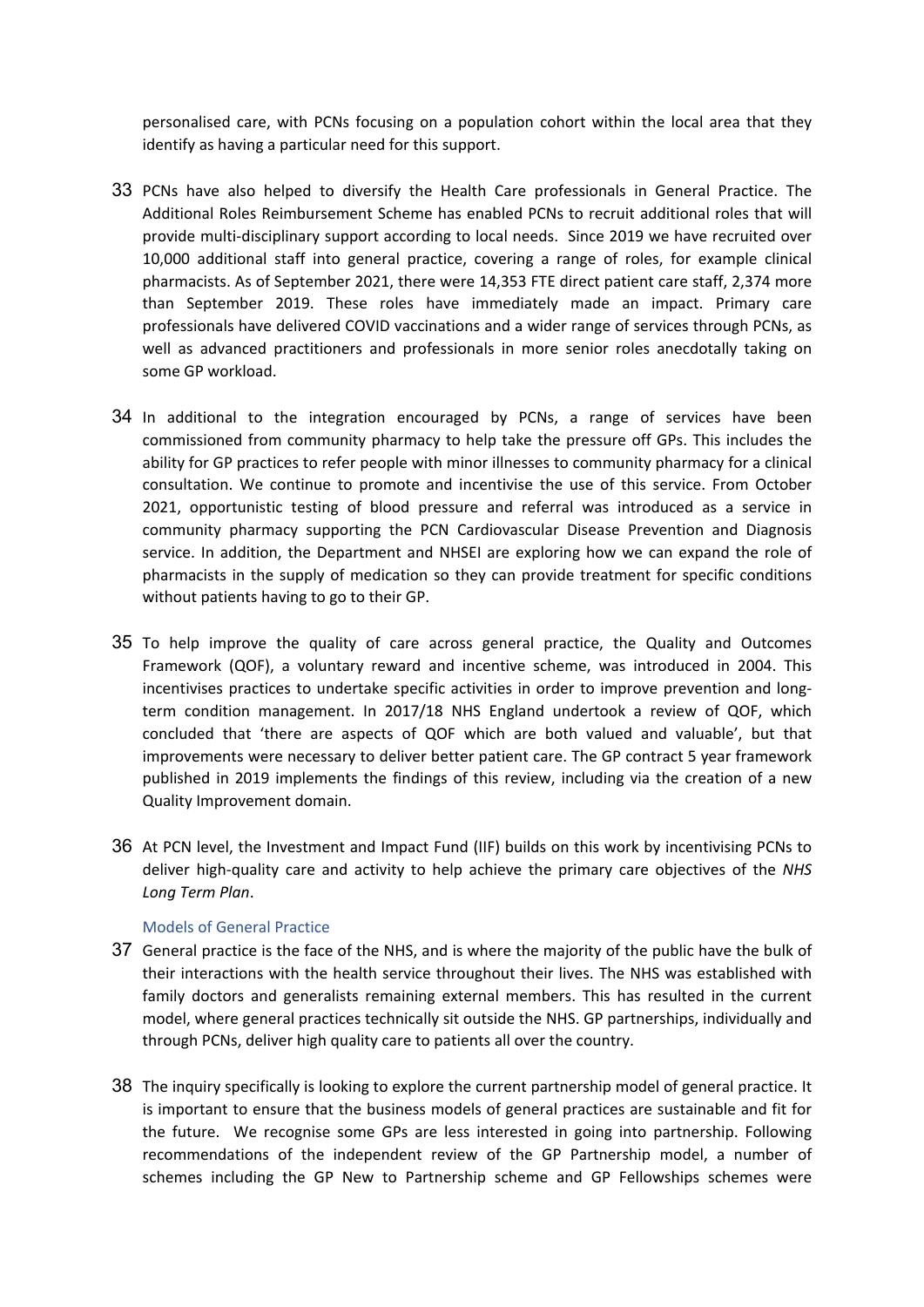launched to encourage GPs into partnerships. This was on top of record numbers of doctors entering GP training this year.

- 39 The partnership model is how the majority of practices are structured, but is not the only model currently delivering general practice. GP practices can and do choose to organise themselves in different ways. Some are limited companies rather than partnerships, while many practices choose to form super-partnerships, federations, clusters and networks. Many of these cite evidence of good outcomes in terms of staff engagement and patient experience.
- 40 While partnerships holding a GP contract continue to be in the majority, it is important that sustainable alternative models are available where the difficulties of recruitment and retention may mean that a partnership model cannot thrive. In February 2021 NHSE/I updated guidance on alternative organisational forms, including a toolkit and key considerations, to make it easier for GP practices and commissioners to decide if a different approach is right for them.

## Prevention

- 41 As we recover, effective prevention will be central to delivering a sustainable NHS, and tackling the disparities in health outcomes faced by certain groups. This means fixing the underlying causes of ill-health that are contributing to health spending increases and worsening outcomes. Improving the health of communities equitably is vital to resilience against future health threats. Our ambition is to enable individuals in communities with particular health challenges to proactively improve their own health, more easily access lifesaving treatments and more resiliently recover from the pandemic. It will reduce pressure on the NHS by empowering individuals everywhere to change their behaviour and negate ill health, whether by quitting smoking, taking up more exercise or changing diets, so that everyone can lead long, healthy and productive lives.
- 42 Good prevention will require robust population health management in communities, and therefore GPs, working with other primary care health professionals, have an ever-important role. General Practice maintains health of patients in the community through the prevention and the proactive management of conditions.
- 43 To achieve the prevention ambitions set out in the Long Term Plan, GP contract arrangements promote delivery of numerous preventative interventions, including diagnosis and management of hypertension to reduce the risk of cardiovascular disease; requirements to contribute to improving local uptake of National Cancer Screening Programmes; and support and treatment for cessation of smoking. Though some incentives in these areas have been suspended and income protected to support the COVID-19 Vaccination Booster Programme, they will return in April 2022, and in the meantime, care of the highest-risk patients continues to be prioritised.
- 44 General practice has also played a major role in the COVID-19 vaccination programme, helping prevent the spread of the virus and improving the outcomes of those who do contract the virus. Similarly, GPs provide routine childhood and adult vaccinations, and for seasonal flu.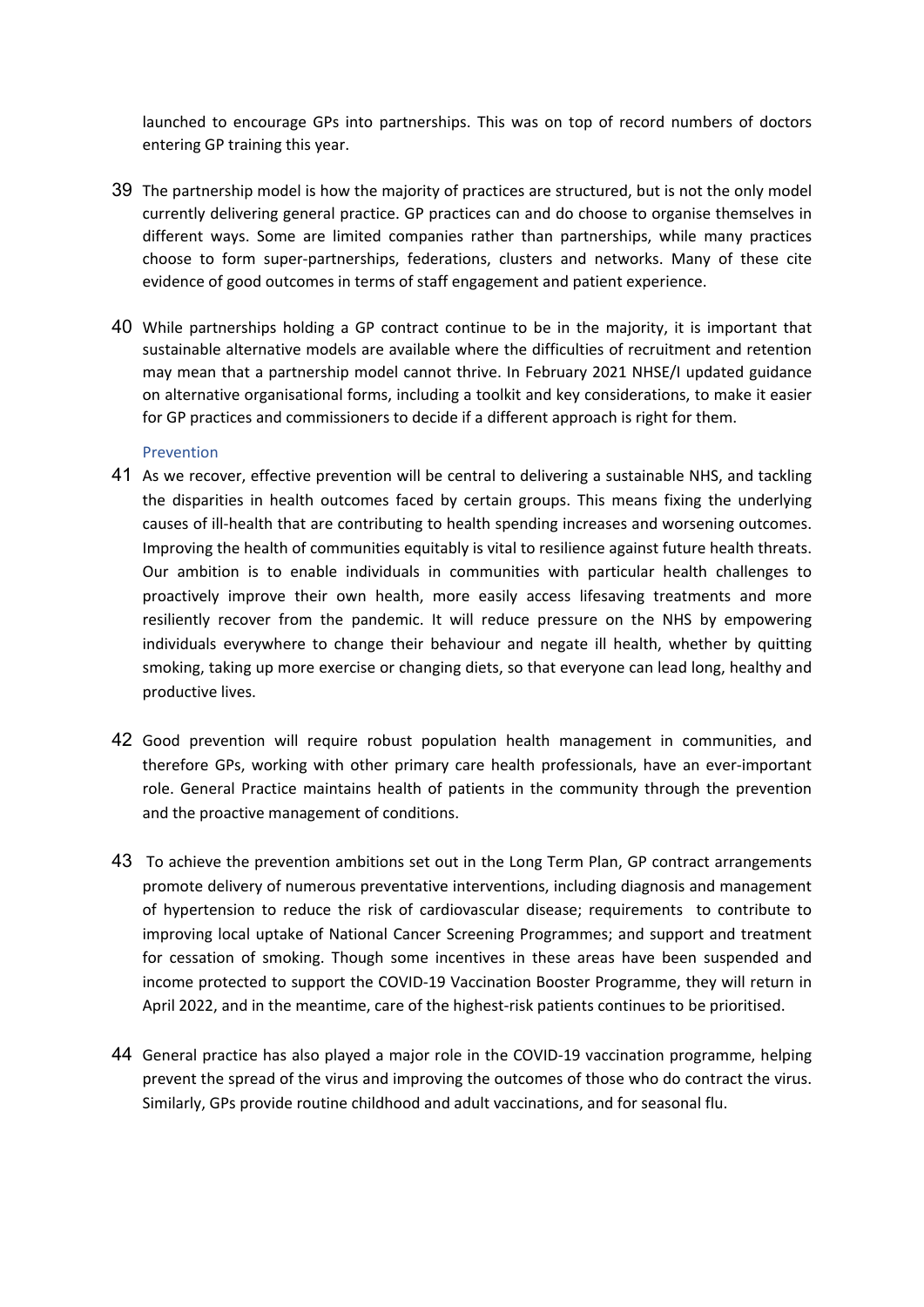## Integration and Integrated Care Systems (ICSs)

- 45 The NHS Long Term Plan is clear that the health service should involve more closely integrated systems, with health and care organisations working together seamlessly for patients, care users and their families. The Health and Social Care Bill which is currently in Parliament will put Integrated Care Systems (ICSs) on a statutory basis, but we will need to go further to ensure that people using health and social care services experience well-coordinated care.
- 46 Primary care is an integral part of delivering the vision for Integrated Care Systems and will continue to be at the core of delivering joined-up care to local communities, in partnership with wider health and care services in the area. The Health and Care Bill will enable the direct commissioning functions of NHSE/I to be jointly commissioned, delegated or transferred at an appropriate time to Integrated Care Boards (ICBs).
- 47 The delegated commissioning of general practice services to local Clinical Commissioning Groups (CCGs) has been a successful NHSE/I policy since 2015, with all CCGs delegated responsibility since April 2021. The transfer of primary medical care commissioning to ICBs therefore aims to build on existing collaborative commissioning arrangements. ICBs will also take on primary dental services and general ophthalmic services
- 48 NHSE/I will continue to develop national policy and guidance to support ICBs to discharge their primary care commissioning functions effectively, supporting primary care providers and Primary Care Networks (PCNs) to deliver high quality services for patients. Guidance will also be published on how primary care will have a clear voice in ICBs and at place level.
- 49 NHSE/I has an independent evaluation underway to understand the implications for staff and patients of using digital tools in primary care, including the effectiveness of online consultation systems that support triage in general practice. Findings from this evaluation will support improvements to the services practices provide.
- 50 On 11 November 2021, NHSE/I announced a new national stocktake led by Dr Claire Fuller, SRO of Surrey Heartlands Integrated Care System and chief executive designate of Surrey Heartland integrated care board. The stocktake will report by March 2022 and will provide specific and practical advice to all ICSs, as they assume new statutory form, on how in their own geographies they can accelerate implementation of the primary care, out of hospital care and prevention ambitions in the NHS Long Term Plan and how, in doing this they drive more integrated primary, community and social care services at a local level.

# Section 3: Conclusion

- 51 Over the course of the pandemic, general practice has faced many challenges. General practice teams have worked tirelessly to adapt their ways of working, to ensure that patients can safely access the care they need. This has been alongside delivering over 50 million Covid-19 vaccinations across England. The Government is incredibly thankful for the hard work and resilience of general practice throughout this period.
- 52 General practice is the bedrock of the NHS, and it is important that we ensure its sustainability as we look to the future. Key to this is expanding the workforce so that patients can see the right professional at the right time. The Government has committed considerable investment in the general practice workforce, and this has resulted in a record increase in additional staff.